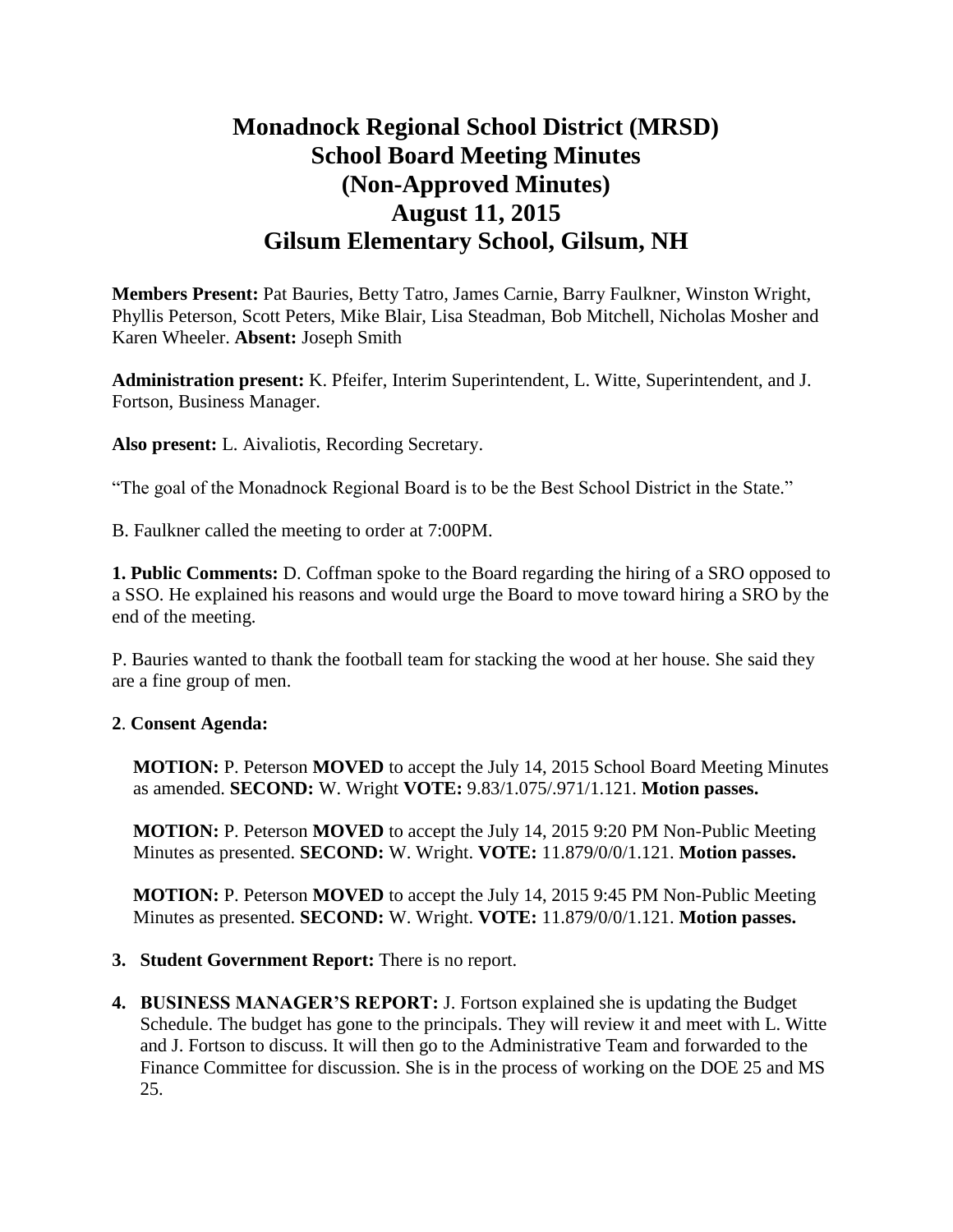#### **5. SUPERINTENDENT REPORT:**

**5a. Correspondence and Announcements**: L. Witte reported most of the report will take place in non-public. There is a Special Olympic Fund Raiser on August 29, 2015 at Applebee's. The stipends will be discussed in non-public session.

**6. BOARD CHAIR REPORT:** B. Faulkner explained this will be K. Pfeifer's last meeting with the full Board his contract is up. B. Faulkner thanked him for his service to the District. He came in at a time of transition and has provided guidance. He has been fair and consistent in keeping the Chair informed. It has gone a lot better than we feared it might during the transition. He thanked K. Pfeifer for his service.

## **7. SCHOOL BOARD COMMITTEE REPORTS:**

**7a. Budget Committee:** B. Mitchell reported the Budget Committee has not met. The committee is scheduled to meet on August 25, 2015.

**7b. Community Relations Committee:** M. Blair reported the committee discussed a round table feedback pilot. They would like to implement this process with the Superintendent. The website survey was passed out to the Board. There were 375 people who responded to the survey. The committee will make the calendar the number one item to focus on. They discussed a PR person. Keene employs a PR person. Monadnock has received the NHIAA Award of Excellence for 2015. Monadnock was very successful in many sports. They discussed putting together biographies on the individual Board Members and top administrators. They will discuss developing a plan. The organizational chart has been brought to the Policy Committee to review and discuss with the Superintendent. The committee did not discuss this tonight but it has not been forgotten.

 **7c. Education and Technology Committee:** P. Bauries reported the committee met on July 28, 2015. Principal Kalloger gave an update and answered questions regarding dept. leaders. There are funds in the budget to add dept. leadership. There will be a liaison between the elementary schools and the MS. The committee is happy about that. They discussed teacher evaluations. There was a back log but Principal Kalloger assured the committee the observations were complete. The committee discussed the NEASC. **MOTION:** P. Peterson **MOVED** on behalf of the Education/Technology to authorize the hiring of NEASC for the 2016-2017 school year to do the accreditation process. **SECOND:** M. Blair. **DISCUSSION:**  J. Carnie stated there are a number of issues not beneficial to Monadnock. There is a concern regarding NH versus other states regarding the members on the committee. They have a different perspective regarding the building. He would suggest using someone else. B. Mitchell does not believe this is the time to shop. P. Peterson commented it was concerning to listen to some of the members, they knew nothing about NH. K. Pfeifer commented the standards have improved. The last standard regarding the building is only part of the accreditation. The team is mostly from NH. N. Mosher would support K. Pfeifer. The report is a way to get valuable information. **VOTE:** 10.804/0/1.075/1.121. **Motion passes.** The committee discussed the Technology Interventionist. They reviewed his schedule for the upcoming year. The teacher/student ratio information was reported to the committee. It was commented Monadnock has the highest ratio in the State. There was discussion on a survey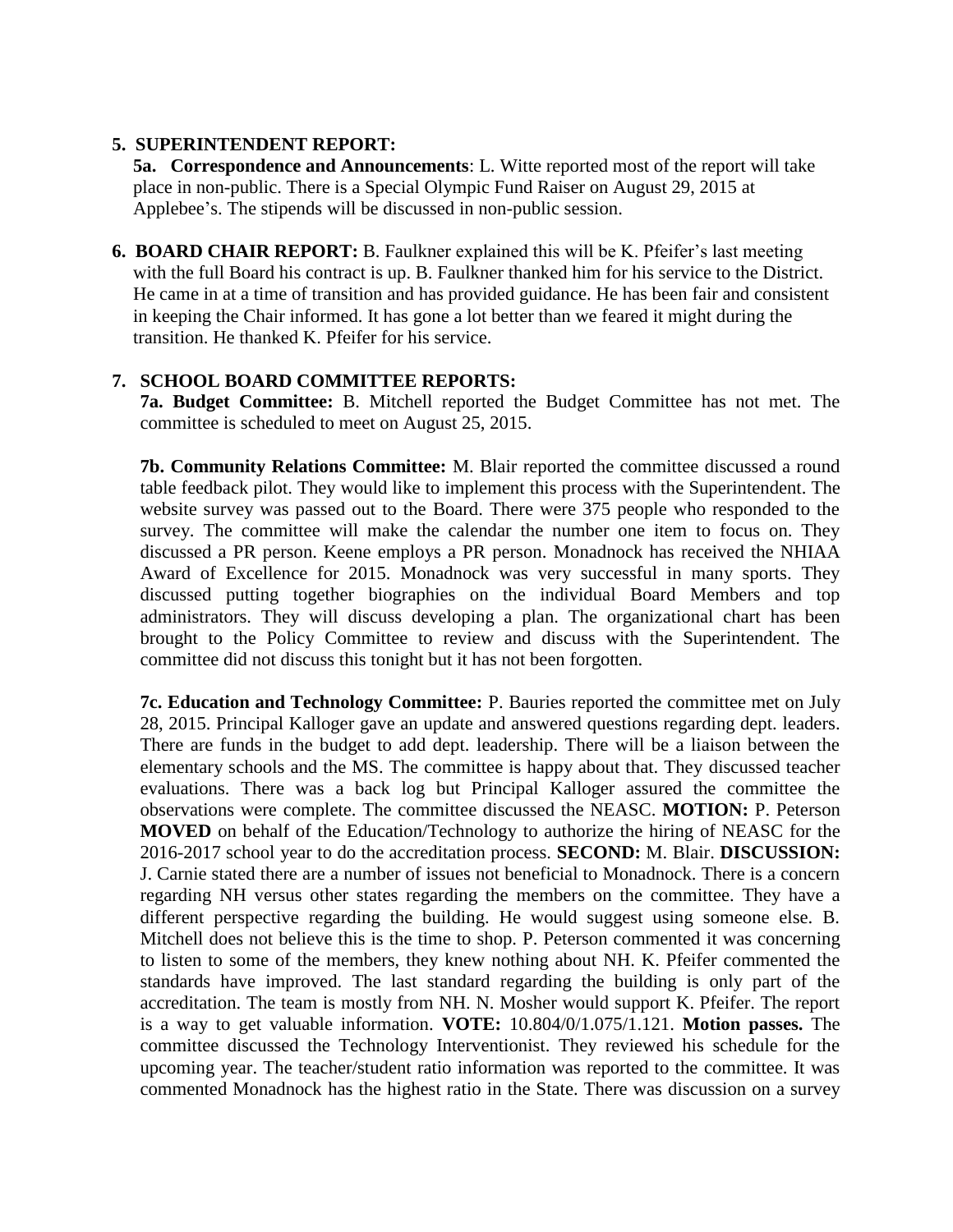from the MDEA regarding the vote of no confidence in which the Board knew nothing about. The next meeting is on August 18, 2015. N. Mosher commented the 4 years of required Math needs to be looked at closely because it does not define the class course.

 **7d. Finance and Facilities Committee:** J. Carnie reported the committee met. During Public Comments N. Moriarty passed out in writing his concerns about the lunch account shortage, fewer students and a larger shortage. He would suggest bringing back the old Board Policy. He had heard the budget cuts were too much but for the past 6 years there has been a surplus. He also said the track resurfacing should have been in a warrant article. There is 95% of the budget remaining. The committee would like to invite the principals to present their budgets in order for the committee to present to the Board in December. The legal bills were \$75,000.00 and have almost doubled. There will be a motion regarding the EZH2O. The committee discussed the savings by switching to propane which is 25% and the 23% saving in electric. The committee would like the CRC to take this information regarding the savings and get it out to the public. D. LaPointe discussed resurfacing the track with American Courts which will last 10-12 years. There is a proposal for a new lawn mower. **MOTION:**  W. Wright **MOVED** to take up the motions from the Finance and Facilities Committee that are not on the agenda. **SECOND:** P. Peterson. **VOTE:** 11.879/0/0/1.121. **Motion passes. MOTION:** J. Carnie **MOVED** on behalf of the Finance and Facilities Committee to accept the proposal for the EZH2O Water Rapid Filling Station for the Emerson School, and to look at different companies for the best offering. **SECOND:** P. Peterson. **DISCUSSION:** It was explained all agreed the water at the Emerson School is not tasteful. This would give an opportunity for shopping for the best deal if the Board wanted to install it at other schools in the district. J. Fortson explained there were three bids and F. W. Webb was the lowest bid. N. Mosher said it was a great presentation and would like to see before and after test results on the water. **Friendly amendment:** to pilot in Emerson and then move towards one EZH2O in each of the other buildings. **VOTE:** 11.879/0/0/1.121. **Motion passes. MOTION:** J. Carnie **MOVED** on behalf of the Finance/Facilities Committee to accept the bid from Gary's Power Equipment in the amount of \$13,000.00 for a new lawn mower. **SECOND:** P. Peterson. **DISCUSSION:** L. Steadman explained Gary's Power Equipment was not the lowest bid but we have a good relationship with Gary and would like to keep that relationship. J. Fortson explained D. LaPointe talked to Gary and the District will receive \$500.00 worth of service or parts for the lawnmower. **VOTE:** 11.879/0/0/1.121. **Motion passes.** The next meeting is on Sept. 8, 2015 at 5:00 PM in the SAU Building.

**7e. Policy Committee:** M. Blair reported the Policy Committee met on July 28, 2015 and discussed and reviewed the SAU 93 Meal Charge Policy presented by T. Walsh. **MOTION:**  M. Blair **MOVED** to suspend the rules to waive the first read of the SAU 93 Meal Charge Policy. **SECOND:** W. Wright. **DISCUSSION:** K. Wheeler said this is not on the agenda and parents might want to speak about the motion. It was explained Policy would like the information to go home with the students. **VOTE:** 10.908/.971/0/1.121. **Motion passes. MOTION:** M. Blair **MOVED** on behalf of the Policy Committee to accept the SAU 93 Meal Charge Policy as presented. **SECOND:** P. Peterson. **DISCUSSION:** M. Blair would like to implement the policy on December 1, 2015 in order to educate the parents. P. Bauries commented we have discussed this many times. She is concerned with some of the harsh penalties. J. Carnie commented this is not new it has come to the Fin/Fac. Committee and to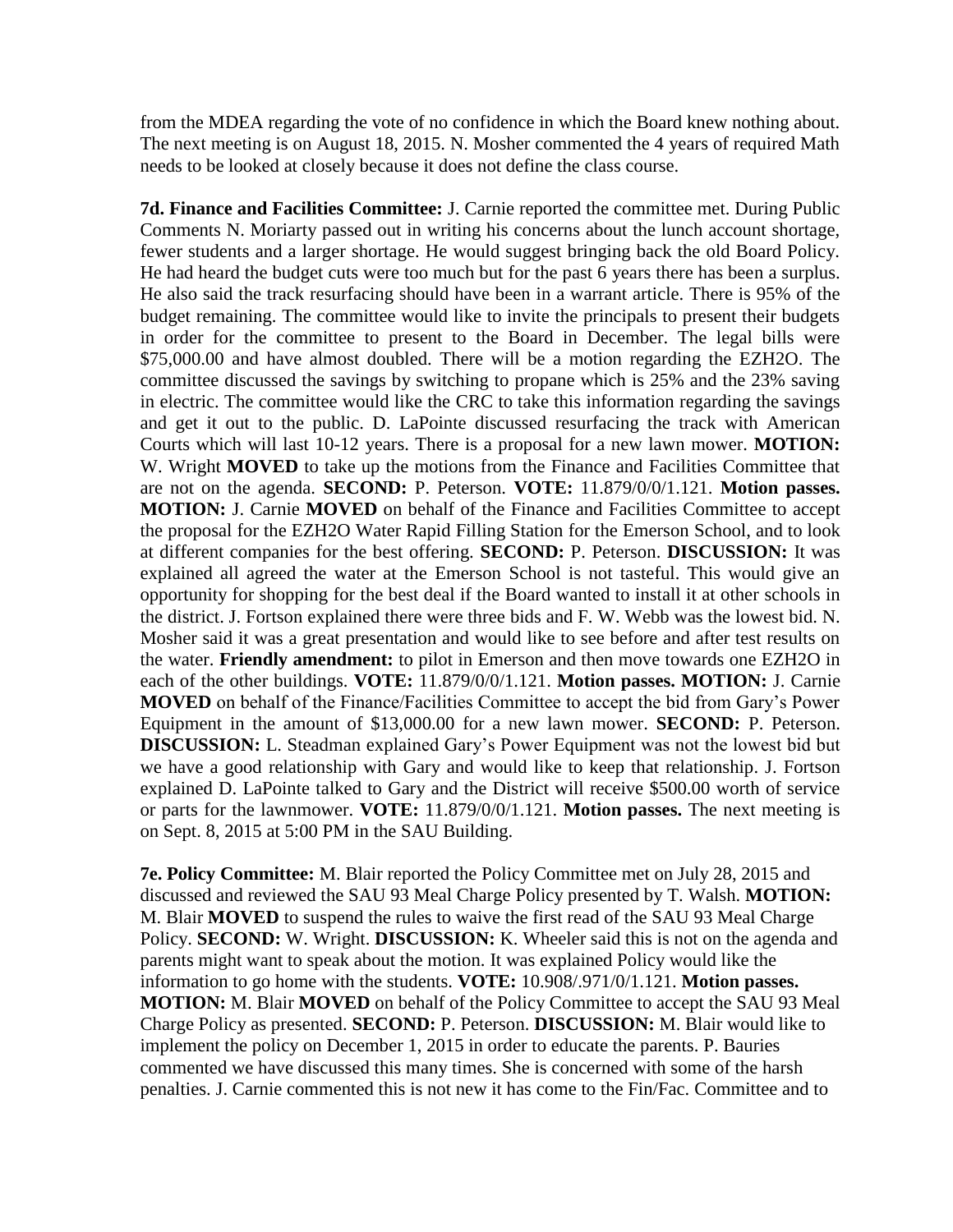Policy. He would ask the Board to fast track this and get it started. N. Mosher said it has serious issues. It states not being able to go on field trips. That is School Board bullying. B. Mitchell agreed it is a small amount of students and a lot of administrative time. It was commented no one is turned away for lunch or breakfast. K. Wheeler commented she just saw the policy and will vote no. T. Walsh commented we have people that will not pay a dime. There are people who are not filling out the forms for free or reduced lunch. The previous policy was very similar. **VOTE:** P. Peterson-yes, K. Wheeler-no, J. Carnie-yes, N. Mosher-no, P. Bauries-yes, M. Blair-yes, B. Faulkner-yes, W. Wright-yes, B. Mitchell-yes, B. Tatro-no, S. Peters-yes and L. Steadman-yes. 9.787/2.92/0/1.121. **Motion passes.** 

**7g. Negotiations:** P. Bauries mentioned the Budget Committee would like to have a member on the Negotiating Committee. B. Mitchell is on the Budget Committee as the School Board liaison. The Negotiating Committee has scheduled 8 dates with the MDEA. They should finish negotiating the first week in November in order to send the contract to the administration to be typed before Thanksgiving and to present to the School Board at the second School Board Meeting in December. The Board will be meeting in a non-meeting tonight. **MOTION:** P. Bauries **MOVED** on behalf of the Negotiating Committee to allow the Negotiating Committee to be set up with a MRSD g-mail account and to be furnished with a chrome tablet. **SECOND:** P. Peterson. **DISCUSSION:** L. Steadman commented she has her own laptop. J. Fortson explained N. Richardson has set the Board up with accounts and reclaimed chrome books. B. Faulkner explained the Board should use the chrome books. If there is an issue on your personal laptop it could be tied up for years. **Friendly amendment:** to assign chrome books to all Board Members. K. Wheeler asked if this motion was on the agenda. B. Faulkner commented this is a procedural issue. M. Blair commented we need a policy. J. Carnie is not in favor of this. There will be problems with illegal emails. **VOTE:** 10.804/1.075/0/1.121. **Motion passes.** 

**7h. Ad HOC STEAM:** P. Bauries reported the committee did not meet.

**7i. School Safety and Discipline Committee:** S. Peters reported the committee met twice since the last Board meeting. The committee discussed a score card District wide to include the number of incidents over the year and to have it as a standard agenda item. The committee discussed the reduction in staff and the realignment of duties. The committee discussed no longer being an AD Hoc Committee. There is enough work to be done. This committee needs to be a permanent committee. S. Peters said D. Coffman commented on point regarding the SRO. We have not pursued it because we are locked in a financial box. We will make a recommendation for a SRO prior to the budget. M. Blair commented we need a SRO. B. Faulkner commented this is a committee discussion unless we have a motion.

- **8. The Board will recess for a Non-Public Hearing. MOTION:** N. Mosher **MOVED** to conduct the Hearing after item #14. **SECOND: The Motion fails for a lack of a second.**
- **9. Return to Public Session: MOTION:** L. Steadman **MOVED** 8.7 of the contract. The parties agree to compensate MS/HS teachers of six (6) classes \$2000.00 per year to be paid in two installments. Stipends will be paid in early December and June. The Negotiating